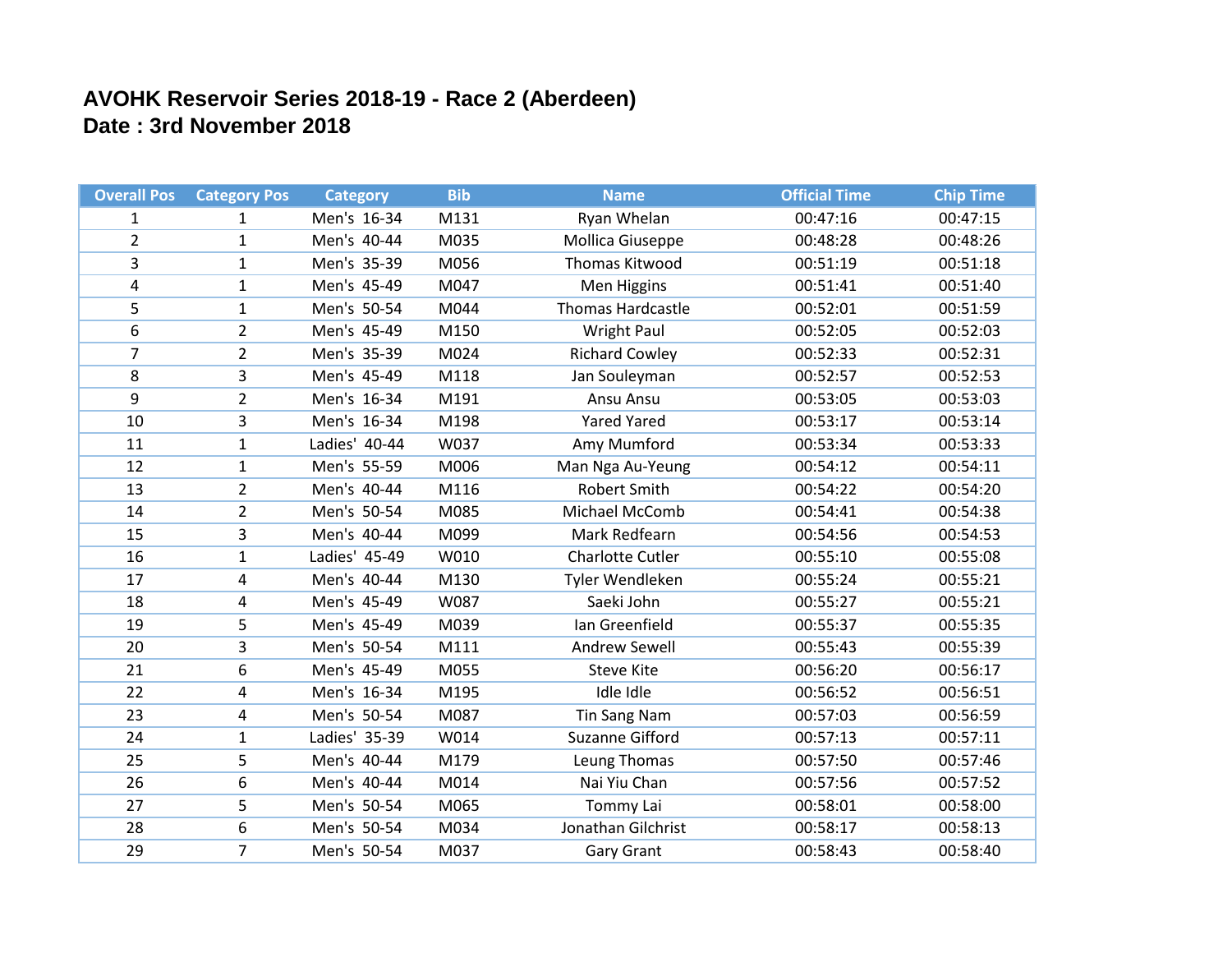| 30 | $\mathbf{1}$   | Men's 60-64   | M015 | Wai Lam Chan                  | 00:58:49 | 00:58:48 |
|----|----------------|---------------|------|-------------------------------|----------|----------|
| 31 | 3              | Men's 35-39   | M076 | <b>Kwok Shing Leung</b>       | 00:58:54 | 00:58:46 |
| 32 | 5              | Men's 16-34   | M027 | <b>Simon Depiets</b>          | 00:59:06 | 00:59:02 |
| 33 | $\overline{2}$ | Men's 55-59   | M102 | Alan Roy                      | 00:59:13 | 00:59:11 |
| 34 | 6              | Men's 16-34   | M142 | Normend Yoan                  | 00:59:26 | 00:59:20 |
| 35 | 4              | Men's 35-39   | M192 | <b>Brice Brice</b>            | 00:59:26 | 00:59:23 |
| 36 | 8              | Men's 50-54   | M153 | Arnold John                   | 00:59:47 | 00:59:40 |
| 37 | 3              | Men's 55-59   | M180 | <b>Hotchkiss Gary</b>         | 01:00:26 | 01:00:23 |
| 38 | $\overline{2}$ | Men's 60-64   | M112 | <b>KONG SHEK</b>              | 01:02:10 | 01:02:05 |
| 39 | 5              | Men's 35-39   | M038 | Jonathan Gray                 | 01:02:35 | 01:02:30 |
| 40 | 9              | Men's 50-54   | M019 | Paul Cherry                   | 01:02:55 | 01:02:48 |
| 41 | 3              | Men's 60-64   | M040 | Kenneth Greer                 | 01:03:18 | 01:03:17 |
| 42 | $\overline{7}$ | Men's 45-49   | M008 | Rudra Basu                    | 01:03:32 | 01:03:25 |
| 43 | $\mathbf{1}$   | Ladies' 16-34 | W021 | Lauren James                  | 01:04:18 | 01:04:11 |
| 44 | $\overline{2}$ | Ladies' 40-44 | W083 | Josephine Josephine           | 01:05:02 | 01:04:58 |
| 45 | 4              | Men's 55-59   | M001 | Mark Adams                    | 01:05:27 | 01:05:20 |
| 46 | 3              | Ladies' 40-44 | W063 | Lo Lucina                     | 01:05:54 | 01:05:52 |
| 47 | $\overline{7}$ | Men's 40-44   | M146 | <b>Tandon Varun</b>           | 01:05:54 | 01:05:47 |
| 48 | 6              | Men's 35-39   | M178 | Piolet Ed                     | 01:06:15 | 01:06:12 |
| 49 | 8              | Men's 40-44   | M084 | Mathieu MANOEL                | 01:06:44 | 01:06:40 |
| 50 | 9              | Men's 40-44   | M010 | <b>Martin Browning</b>        | 01:06:51 | 01:06:41 |
| 51 | $\overline{2}$ | Ladies' 45-49 | W046 | Louise Sheerin                | 01:06:57 | 01:06:52 |
| 52 | 4              | Men's 60-64   | M137 | Cheung ching Yung             | 01:06:58 | 01:06:54 |
| 53 | 5              | Men's 60-64   | M022 | <b>HERMANN CHU</b>            | 01:07:09 | 01:07:06 |
| 54 | 6              | Men's 60-64   | M199 | <b>JAMES SMITH</b>            | 01:07:13 | 01:07:06 |
| 55 | $\overline{2}$ | Ladies' 35-39 | W034 | <b>Marianne Mclean-Atkins</b> | 01:07:38 | 01:07:36 |
| 56 | $\overline{7}$ | Men's 60-64   | M136 | Leung Sum Yu                  | 01:07:45 | 01:07:36 |
| 57 | $\overline{7}$ | Men's 16-34   | M105 | <b>Edwin Ryall</b>            | 01:07:50 | 01:07:44 |
| 58 | 8              | Men's 60-64   | M119 | Seung Kun Tai                 | 01:08:05 | 01:07:59 |
| 59 | 10             | Men's 50-54   | M132 | Christian Wright              | 01:08:41 | 01:08:36 |
| 60 | 11             | Men's 50-54   | M182 | <b>Weston Simon</b>           | 01:08:54 | 01:08:43 |
| 61 | 10             | Men's 40-44   | M064 | Kwok Leung LAI                | 01:09:00 | 01:08:56 |
| 62 | 8              | Men's 45-49   | M058 | Jancu Koenig                  | 01:09:22 | 01:09:16 |
| 63 | 4              | Ladies' 40-44 | W064 | <b>Goethals Virginie</b>      | 01:09:34 | 01:09:29 |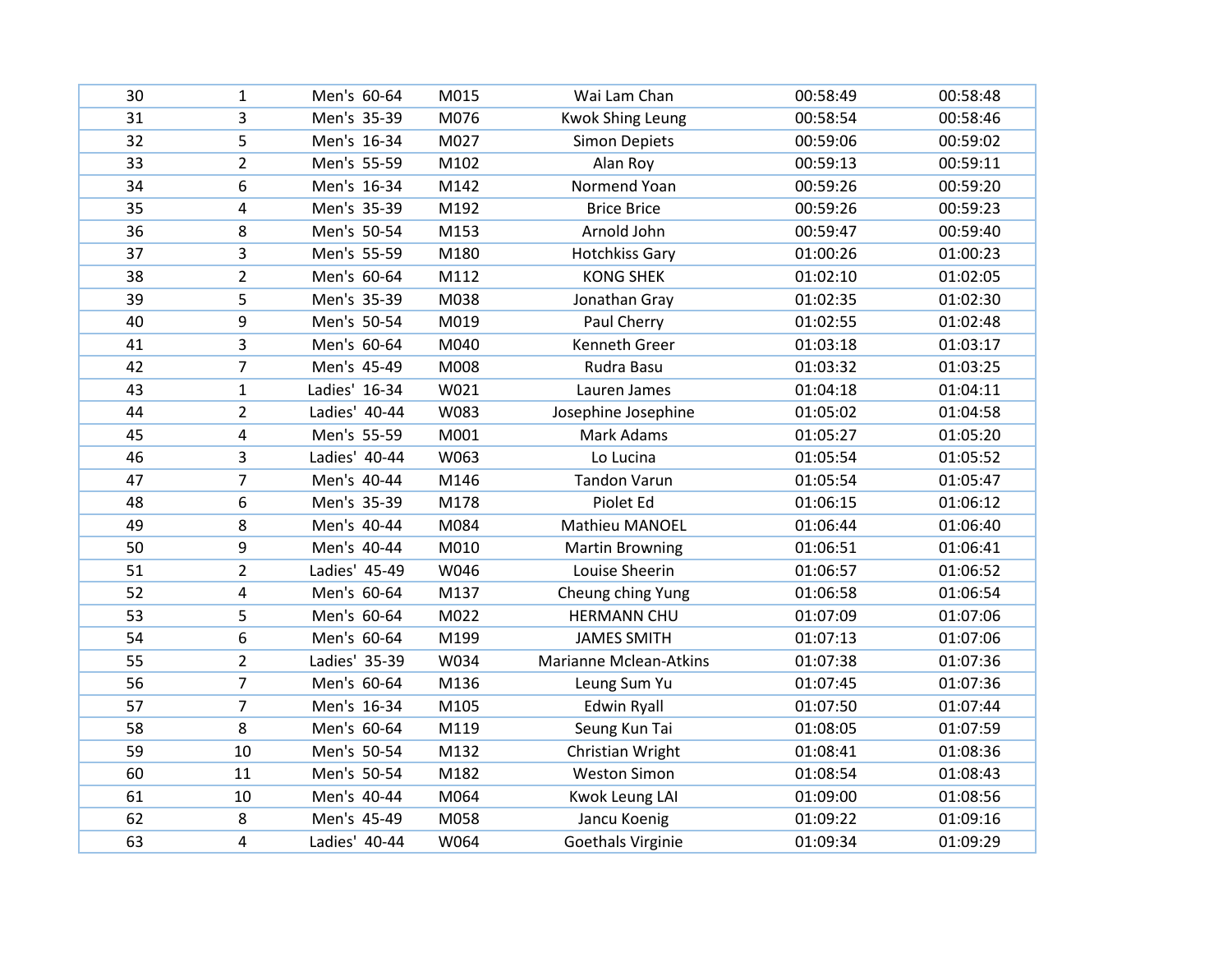| 64 | 11             | Men's 40-44   | W086 | Evens James             | 01:09:56 | 01:09:47 |
|----|----------------|---------------|------|-------------------------|----------|----------|
| 65 | 7              | Men's 35-39   | M049 | Ibrahim Mustafa         | 01:09:56 | 01:09:52 |
| 66 | 8              | Men's 35-39   | M169 | <b>Field Jesse</b>      | 01:10:22 | 01:10:12 |
| 67 | $\mathbf{1}$   | Ladies' 50-54 | W005 | Rebecca Cho             | 01:10:30 | 01:10:24 |
| 68 | 9              | Men's 45-49   | M187 | Chow Chi wai            | 01:10:44 | 01:10:39 |
| 69 | 12             | Men's 50-54   | M171 | Yip Cheuk Wai           | 01:10:56 | 01:10:52 |
| 70 | 8              | Men's 16-34   | M126 | Lawrence Tse            | 01:11:07 | 01:10:58 |
| 71 | 12             | Men's 40-44   | M082 | Chung Mak               | 01:11:11 | 01:11:00 |
| 72 | $\overline{2}$ | Ladies' 50-54 | W026 | Catherine Leonard       | 01:11:14 | 01:11:11 |
| 73 | 13             | Men's 50-54   | M068 | <b>Kwok Ting Lau</b>    | 01:11:51 | 01:11:42 |
| 74 | 3              | Ladies' 50-54 | W011 | Lorraine de Beaufort    | 01:12:16 | 01:12:08 |
| 75 | 14             | Men's 50-54   | M128 | MO Forhad Ullah         | 01:12:35 | 01:12:28 |
| 76 | $\mathbf{1}$   | Men's 65-69   | M013 | Chak Yan Chan           | 01:12:48 | 01:12:45 |
| 77 | 13             | Men's 40-44   | M106 | Jose Sandoval           | 01:13:25 | 01:13:15 |
| 78 | 9              | Men's 60-64   | M127 | Henry Tsui              | 01:13:54 | 01:13:50 |
| 79 | $\mathbf{1}$   | Ladies' 55-59 | W015 | <b>Belinda Greer</b>    | 01:13:56 | 01:13:53 |
| 80 | 10             | Men's 45-49   | M101 | David Ross              | 01:14:05 | 01:14:00 |
| 81 | 5              | Ladies' 40-44 | W081 | Jacobs Sofie            | 01:14:52 | 01:14:45 |
| 82 | 14             | Men's 40-44   | M123 | Gary Toofany            | 01:15:07 | 01:14:59 |
| 83 | 11             | Men's 45-49   | M089 | Jurg Niederberger       | 01:15:09 | 01:15:04 |
| 84 | 15             | Men's 40-44   | M041 | Huw Griffith            | 01:15:29 | 01:15:18 |
| 85 | 9              | Men's 35-39   | M200 | Shai Joory              | 01:15:55 | 01:15:48 |
| 86 | 15             | Men's 50-54   | M117 | Kin Wah Pierre So       | 01:16:01 | 01:15:55 |
| 87 | 16             | Men's 50-54   | M122 | Jonathan Timms          | 01:16:14 | 01:16:02 |
| 88 | 16             | Men's 40-44   | M194 | Farah Farah             | 01:16:27 | 01:16:24 |
| 89 | 10             | Men's 35-39   | M172 | LAI Chung Lim           | 01:17:04 | 01:16:58 |
| 90 | 5              | Men's 55-59   | M190 | Yeung Peter             | 01:17:30 | 01:17:20 |
| 91 | 11             | Men's 35-39   | W085 | Yuk Keung Lee           | 01:17:36 | 01:17:26 |
| 92 | 17             | Men's 40-44   | M043 | David HALLIDAY          | 01:17:50 | 01:17:45 |
| 93 | 12             | Men's 35-39   | M183 | Liu Andre               | 01:17:53 | 01:17:44 |
| 94 | $\mathbf{1}$   | Men's 75-79   | M096 | Frank Pilkington        | 01:18:05 | 01:18:03 |
| 95 | 3              | Ladies' 45-49 | W025 | Katharina Koenig        | 01:18:08 | 01:18:03 |
| 96 | 6              | Men's 55-59   | M012 | <b>Charles Caldwell</b> | 01:18:49 | 01:18:40 |
| 97 | 4              | Ladies' 45-49 | W055 | Carmen Wong             | 01:18:50 | 01:18:42 |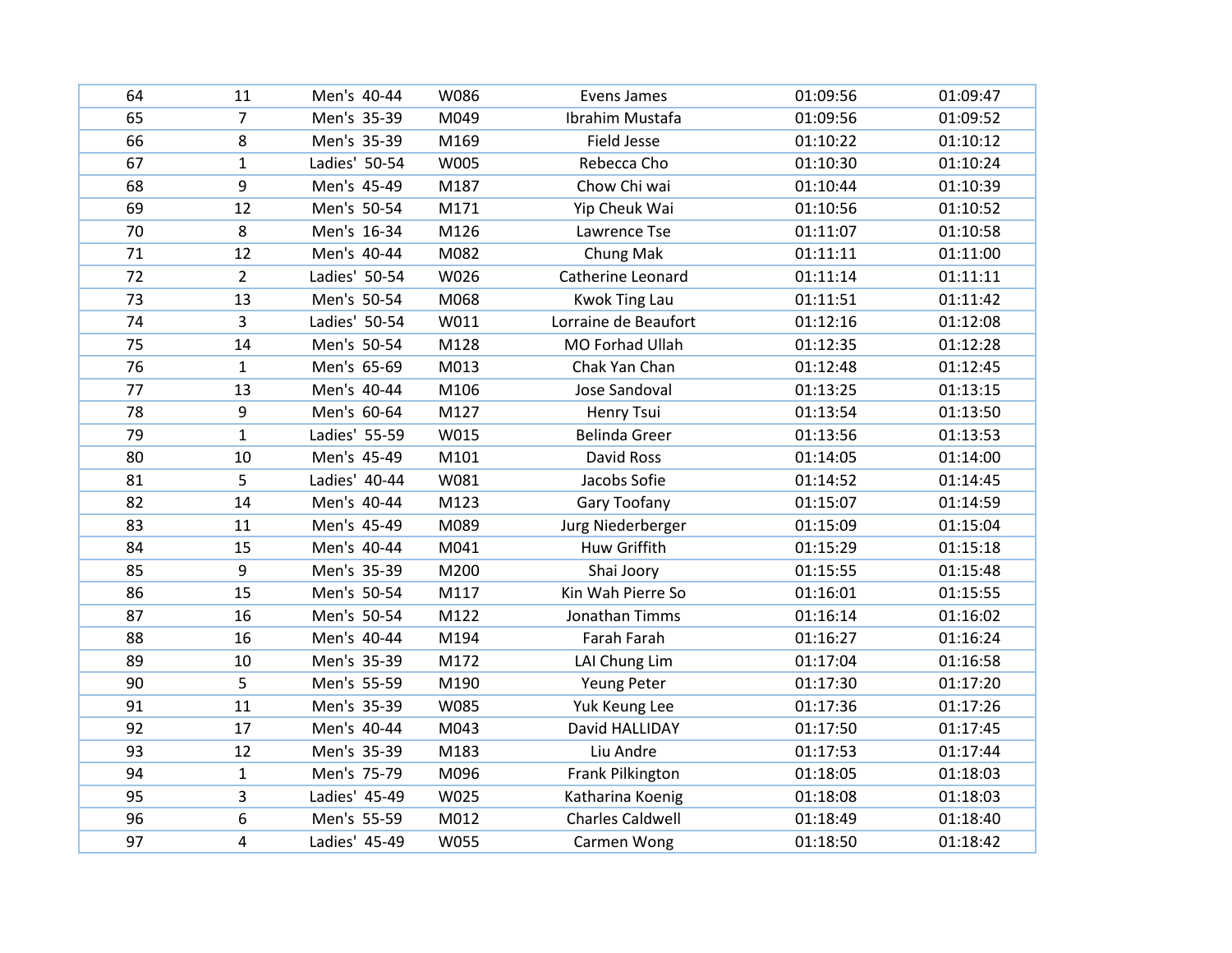| 98  | 4              | Ladies' 50-54 | W074 | <b>Tsang Yu Man</b>        | 01:19:01 | 01:18:57 |
|-----|----------------|---------------|------|----------------------------|----------|----------|
| 99  | 17             | Men's 50-54   | M129 | Lam Wai                    | 01:19:10 | 01:19:02 |
| 100 | 10             | Men's 60-64   | M061 | Ka Ming Kwan               | 01:19:15 | 01:19:10 |
| 101 | $\mathbf{1}$   | Men's 70-74   | M021 | <b>TSANG CHI SHING</b>     | 01:19:27 | 01:19:22 |
| 102 | 5              | Ladies' 50-54 | W053 | Carolyn Wingard-Robertsson | 01:19:44 | 01:19:36 |
| 103 | $\mathbf{1}$   | Ladies' 60-64 | W007 | Mon Yun Chow               | 01:20:06 | 01:20:02 |
| 104 | 6              | Ladies' 40-44 | W017 | Heide Heiden-Blunt         | 01:20:43 | 01:20:37 |
| 105 | $\overline{2}$ | Ladies' 16-34 | W069 | Davis Joselyn              | 01:21:53 | 01:21:50 |
| 106 | 18             | Men's 50-54   | M032 | <b>Michael Featherston</b> | 01:21:53 | 01:21:47 |
| 107 | $\overline{7}$ | Men's 55-59   | M162 | Leung Ivan                 | 01:22:19 | 01:22:16 |
| 108 | 18             | Men's 40-44   | M016 | Yat Man Chan               | 01:22:21 | 01:22:12 |
| 109 | $\mathbf{1}$   | Ladies' 65-69 | W057 | Wing Han Yeung             | 01:22:36 | 01:22:32 |
| 110 | 13             | Men's 35-39   | M193 | <b>Fabrice Fabrice</b>     | 01:22:58 | 01:22:52 |
| 111 | $\overline{2}$ | Men's 65-69   | M072 | Wing On Lee                | 01:23:08 | 01:23:02 |
| 112 | 8              | Men's 55-59   | M165 | Long Dirk                  | 01:23:32 | 01:23:19 |
| 113 | 3              | Ladies' 16-34 | W073 | Long Kinsey                | 01:23:32 | 01:23:19 |
| 114 | 5              | Ladies' 45-49 | W020 | Ka-yee IP                  | 01:25:32 | 01:25:25 |
| 115 | 11             | Men's 60-64   | M062 | WooSo Kwn                  | 01:26:13 | 01:26:08 |
| 116 | $\overline{7}$ | Ladies' 40-44 | W052 | Ying Shan Tsui             | 01:26:43 | 01:26:37 |
| 117 | $\overline{2}$ | Ladies' 65-69 | W029 | Evelyn Lim                 | 01:27:11 | 01:27:08 |
| 118 | 9              | Men's 55-59   | M063 | SW KWOK                    | 01:27:39 | 01:27:26 |
| 119 | 19             | Men's 40-44   | M147 | Tsoi Kwok Fu               | 01:28:19 | 01:28:06 |
| 120 | 6              | Ladies' 45-49 | W054 | Anne Wingfield             | 01:29:31 | 01:29:25 |
| 121 | 12             | Men's 60-64   | M120 | Yan Tam                    | 01:30:46 | 01:30:38 |
| 122 | 8              | Ladies' 40-44 | W075 | Har Siu Ping               | 01:33:28 | 01:33:21 |
| 123 | 14             | Men's 35-39   | M081 | Chun Yin Mak               | 01:34:30 | 01:34:20 |
| 124 | 3              | Ladies' 35-39 | W050 | Linda Soo                  | 01:34:56 | 01:34:46 |
| 125 | 20             | Men's 40-44   | M100 | <b>Scott Reed</b>          | 01:35:04 | 01:34:53 |
| 126 | 19             | Men's 50-54   | M163 | SUNGA CORNELIO CASTILLO    | 01:36:53 | 01:36:47 |
| 127 | 9              | Ladies' 40-44 | W084 | Samanthi Samanthi          | 01:37:26 | 01:37:18 |
| 128 | $\mathbf{1}$   | Men's 80+     | M033 | John Fowler                | 01:38:55 | 01:38:45 |
| 129 | $\overline{2}$ | Men's 70-74   | M053 | Peter Keeping              | 01:41:26 | 01:41:14 |
| 130 | $\overline{2}$ | Ladies' 55-59 | W051 | <b>Emily Tan</b>           | 01:41:28 | 01:34:52 |
| 131 | 3              | Men's 65-69   | M176 | <b>Fredenburg Peter</b>    | 01:45:29 | 01:45:17 |